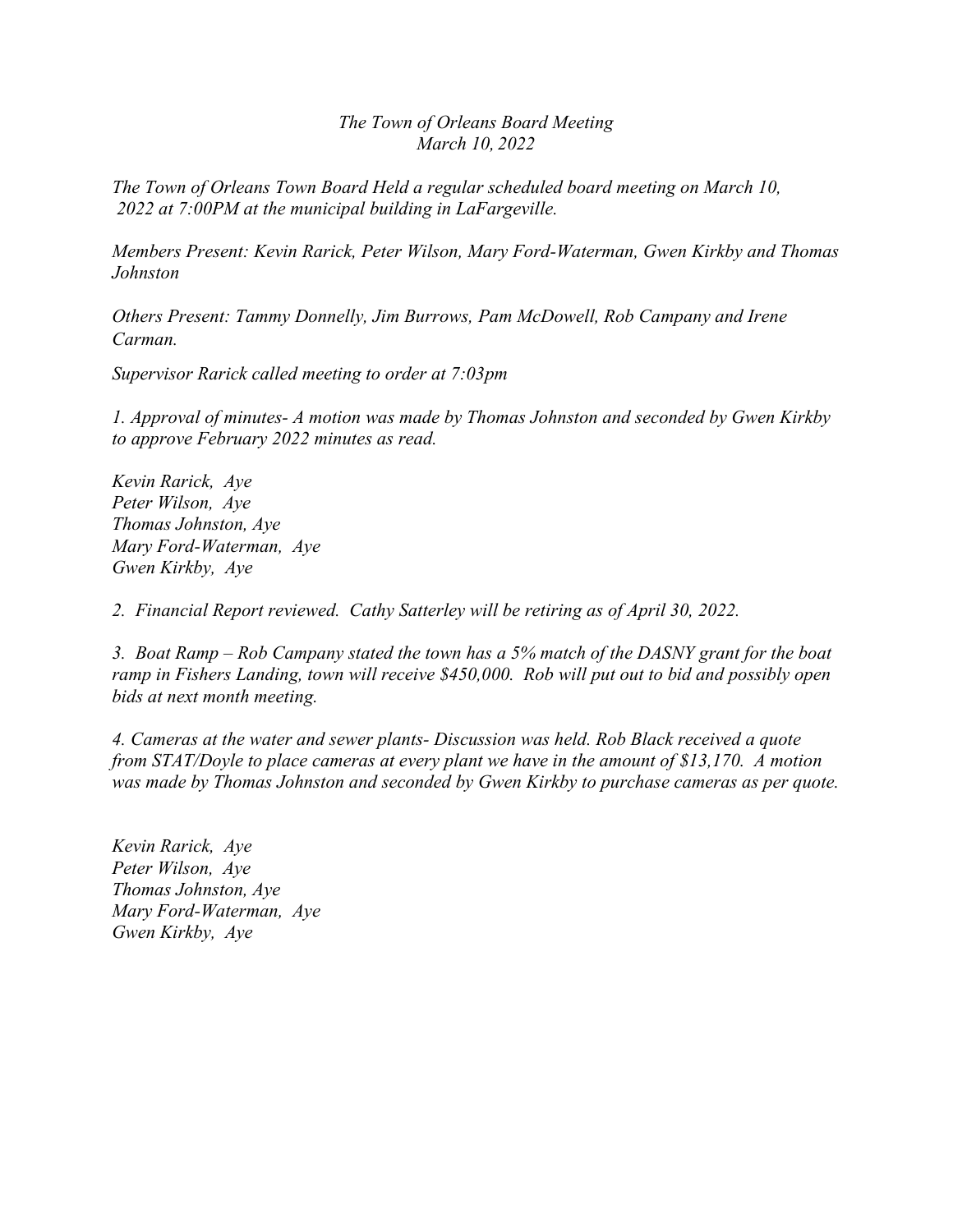

 $\label{eq:1} \begin{array}{c} \mathcal{L}_{\mathcal{A}}(\mathbf{x}) = \frac{1}{\sqrt{2}} \mathcal{L}_{\mathcal{A}} \end{array}$ 

 $\frac{1}{\alpha_{\rm s}}$ 

**S.T.A.T. Communications<br>121 Franklin Street<br>Watertown, NY 13601<br>P: 315-782-7770 Fax: 315-782-7771** 

Quote

Water & Sewer Department<br>PO Box 103<br>LaFargeville, NY 13656<br>Phone: 315-658-4406<br>orleansdpw@hotmail.com<br>Bob Crossman 315-778-3869<br>Brad Barton 315-778-3869

**Vac Building**<br>
1- Hikvision 8 Channel NVR<br>
4- 4MP Hikvision Security Cameras<br>
1 Vac Gage<br>
1 Interior<br>
Back Side of Building<br>
Front Side of Building<br>
1- Security Monitor<br>
1-Uninterupted Power Supply<br>
1- Set of Ubiquity Ant

Total for Parts and Labor-----\$2,595.00

**LA Sewer Plant**<br>1- Hikvision 4 Channel NVR<br>2- 4MP Hikvision Security Cameras<br>1- Security Monitor<br>1-Uninterupted Power Supply

Total for Parts and Labor----\$1,995.00

Town of LaFargeville Water Tower<br>1- Hikvision 4 Channel NVR<br>2- 4MP Hikvision Security Cameras<br>Front Right<br>Front Right<br>1- Security Monitor<br>1-Uninterupted Power Supply

Total for Parts and Labor-----\$1,995.00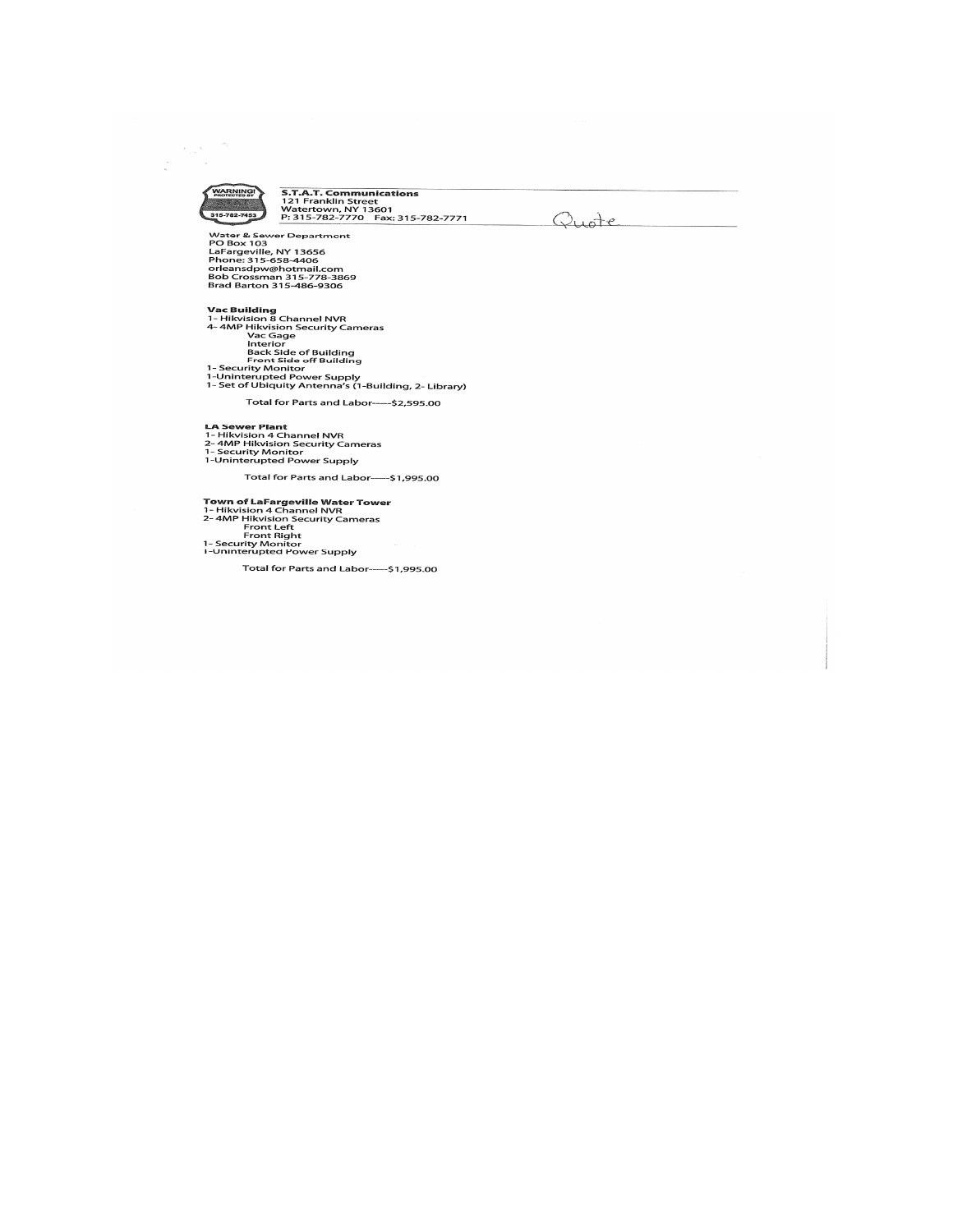**Fisher landing water tower<br>Orleans water district2<br>1- Hikvision 4 Channel NVR<br>3- 4MP Hikvision Sccurity Cameras<br>1- Security Monitor<br>1-Uninterupted Power Supply** Total for Parts and Labor----\$2,195.00 Fisher Landing Sewer and Waste Water<br>1- Hikvision 4 Channel NVR<br>3- 4MP Hikvision Security Cameras<br>6- Front gate<br>6- Dack lot<br>1- Security Monitor<br>1- Security Monitor<br>1-Uninterupted Power Supply Total for Parts and Labor-----\$2,195.00 **TI Park**<br>Wellesley island<br>1- Hikvision 4 Channel NVR<br>3-4MP Hikvision Security Cameras<br>Front of Building<br>5ide of Building<br>1- Security Monitor<br>1-Uninterupted Power Supply Total for Parts and Labor-----\$2,195.00  $= 13,1700^{\circ}$ NO- - carreras might not be tax exempt \* are time change - no monthly always sent travis tre exempt form  $3/22$ 5ar rtx  $\hookrightarrow$ 

*5. Rob Campany gave update on projects. Rob will have plans for infiltration, and chlorine on Rte. 12 at next month's meeting.* 

*Bond resolution for La Sewer disinfection project as follows:* 

 $\frac{1}{\sqrt{2}}\omega^{(4)}=-2$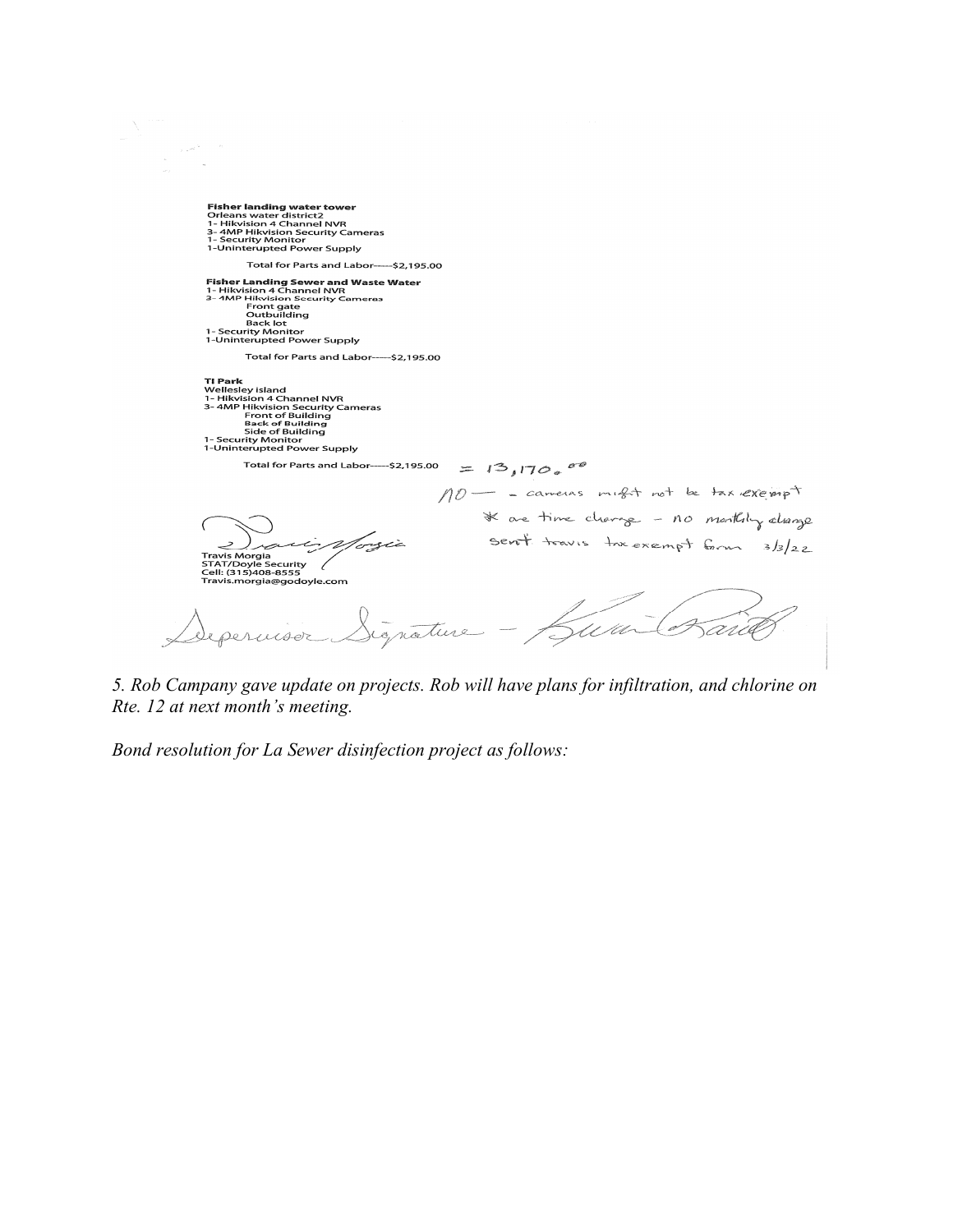## **BOND RESOLUTION**

At a regular meeting of the Town Board of Orleans, Jefferson County, New York held at its Offices, in said Town of Orleans on the 10<sup>th</sup> day of March, 2022 at 7:00 p.m., prevailing time.

The meeting was called to order by Supervisor Rarick and upon roll being called, the following were:

|                         | PRESENT  | ABSENT |
|-------------------------|----------|--------|
| Supervisor Kevin Rarick | ×        |        |
| Thomas Johnston         | ×        |        |
| Gwendolyn Kirkby        | $\times$ |        |
| Peter Wilson            | ×        |        |
| Mary Ford-Waterman      | ×        |        |

The following resolution was offered by Councilman Peter Wilson who moved its adoption, seconded by Councilman Mary Ford-Waterman to wit:

## BOND RESOLUTION DATED MARCH 10, 2022

A RESOLUTION AUTHORIZING THE ISSUANCE OF SERIAL<br>BONDS IN AN AMOUNT NOT TO EXCEED \$1,260,750, THE<br>PROCEEDS OF WHICH ARE TO BE USED TO FINANCE THE TOWN<br>OF ORLANS LAFARGEVILLE WASTERWATER TREATMENT DISINFECTION PROJECT

BE IT RESOLVED, by the Town Board of Orleans, Jefferson County, New York, as follows:

Section 1. The Town Board of Orleans in the interest of certain of its citizens of the Town of Orleans and as Governing Board finds that it is required by the State Pollutant<br>Discharge Elimination Systems to include the additional of disinfection to the treatment process at the Lafargeville Treatment Plant. The estimated maximum cost for such improvements is \$1,260,750.

**Bond Resolution** 

 $\sim$ 

Page 1 of 3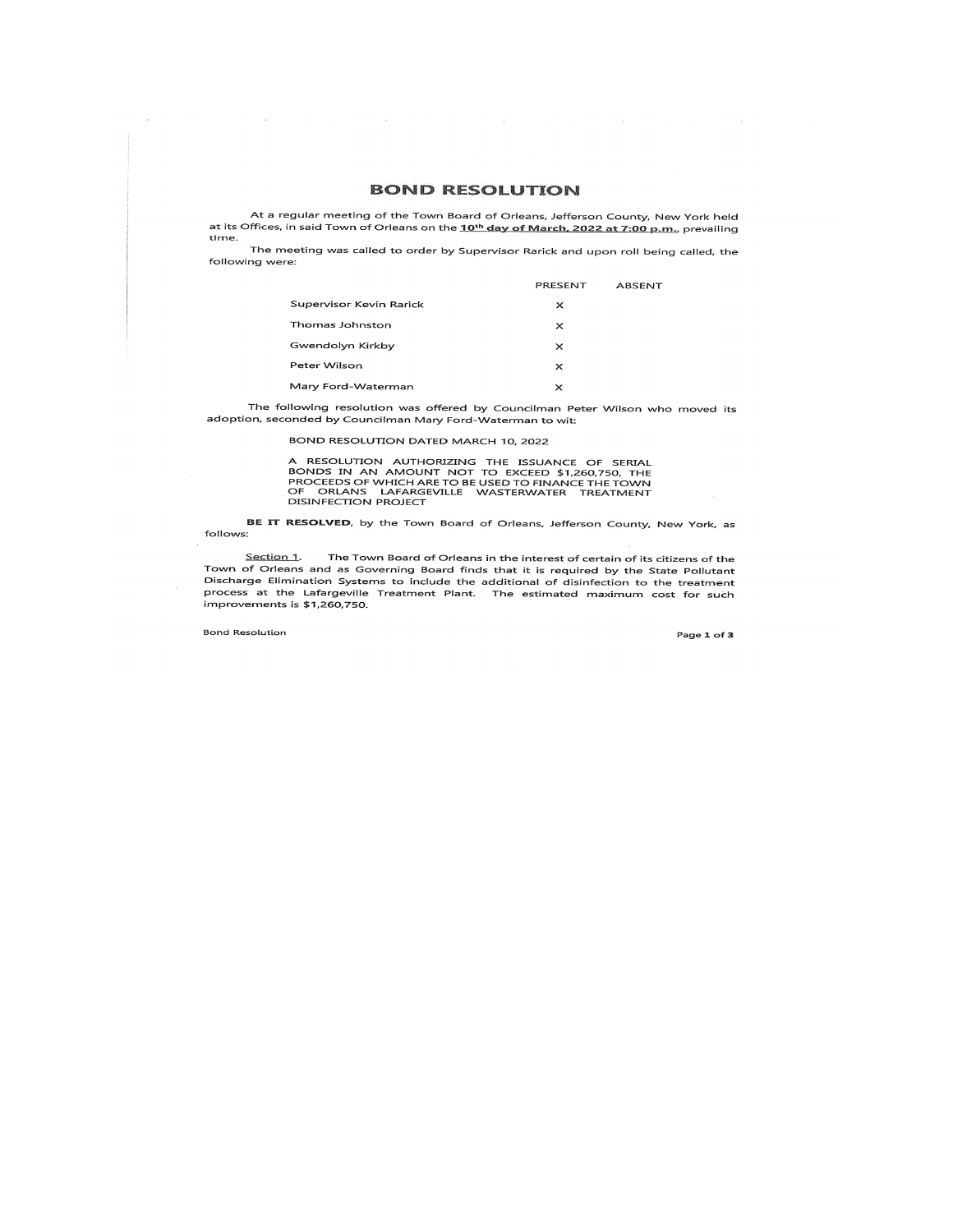Section 2. It is hereby determined that the period of probable usefulness of the aforesaid project is thirty (30) years, pursuant to subdivision 4 of Section 11.00 of the Local Finance.

Section 3. The plan for the financing of such estimated cost is by the issuance of serial bonds not exceeding \$1,260,750 of said Town hereby authorized to be issued therefore, pursuant to the Local Finance Law.

The faith and credit of said Town of Orleans Jefferson County, New Section 4. York are hereby irrevocably pledged for the payment of the principal of and interest on such bonds as the same respectively become due and payable. An annual appropriation shall become due and payable. Annual tax revenue shall be made in each year sufficient to pay the principal of, and interest on, such bonds becoming due and payable in such year.

Subject to the provisions of the Local Finance Law, the power to Section 5. authorize the issuance of and to sell bond anticipation notes in anticipation of the issuance and sale of the statutory installment bonds herein authorized, including renewal of such notes, is hereby delegated to the Supervisor of the Town Board, the Chief Fiscal Officer. Such notes shall be of such terms, form and contents and shall be sold in such manner as may be prescribed by said Supervisor consistent with the provisions of the Local Finance Law.

Section 6. The validity of such bonds and bond anticipation notes may be contested only if:

- $(1)$ Such obligations are authorized for an object or purpose for which<br>said Town is not authorized to expend money, or
- The provisions of law which should be complied with at the date of  $(2)$ publication of this resolution are not substantially complied with, and an action, suit, or proceeding contesting such validity is commenced<br>within twenty (20) days after the date of such publication, or
- $(3)$ such obligations are authorized in violation of the provisions of the Constitution.

Section 7. Upon this resolution taking effect, the same be published in full in the Watertown Daily Times, the official newspaper of said Town for such purpose, together with

**Bond Resolution** 

Page 2 of 3

*6. Lee Shimel update – TI Park is now on the NYS Historical Registry. Solar law was approved by planning board, Lee has sent to county for typing. Lee stated that nothing has been done with the four parcels that are in violation of our unsafe building codes, that the board had agreed to move forward last year. Lee would like to know what the board would like to do.* 

*Piper- Carter Street Felish- Rte. 180 Loveland- Robinson Road Smalls gas Station- NYS Rte. 12* 

*Discussion was held the town board would like to proceed with Piper, Felish, and Loveland. Attorney Burrows will send a courtesy letter to the three residents. Jim will have resolutions for next month meeting and we will move forward. The board will not move forward with the Small's gas station as this is owned by county.* 

*7. Robert Black update- Rob stated they are getting ready for spring and summer paving. Water & Sewer getting ready for April 15th to turn trailer parks on. Discussion was held.* 

*8. Town Clerk Report reviewed*